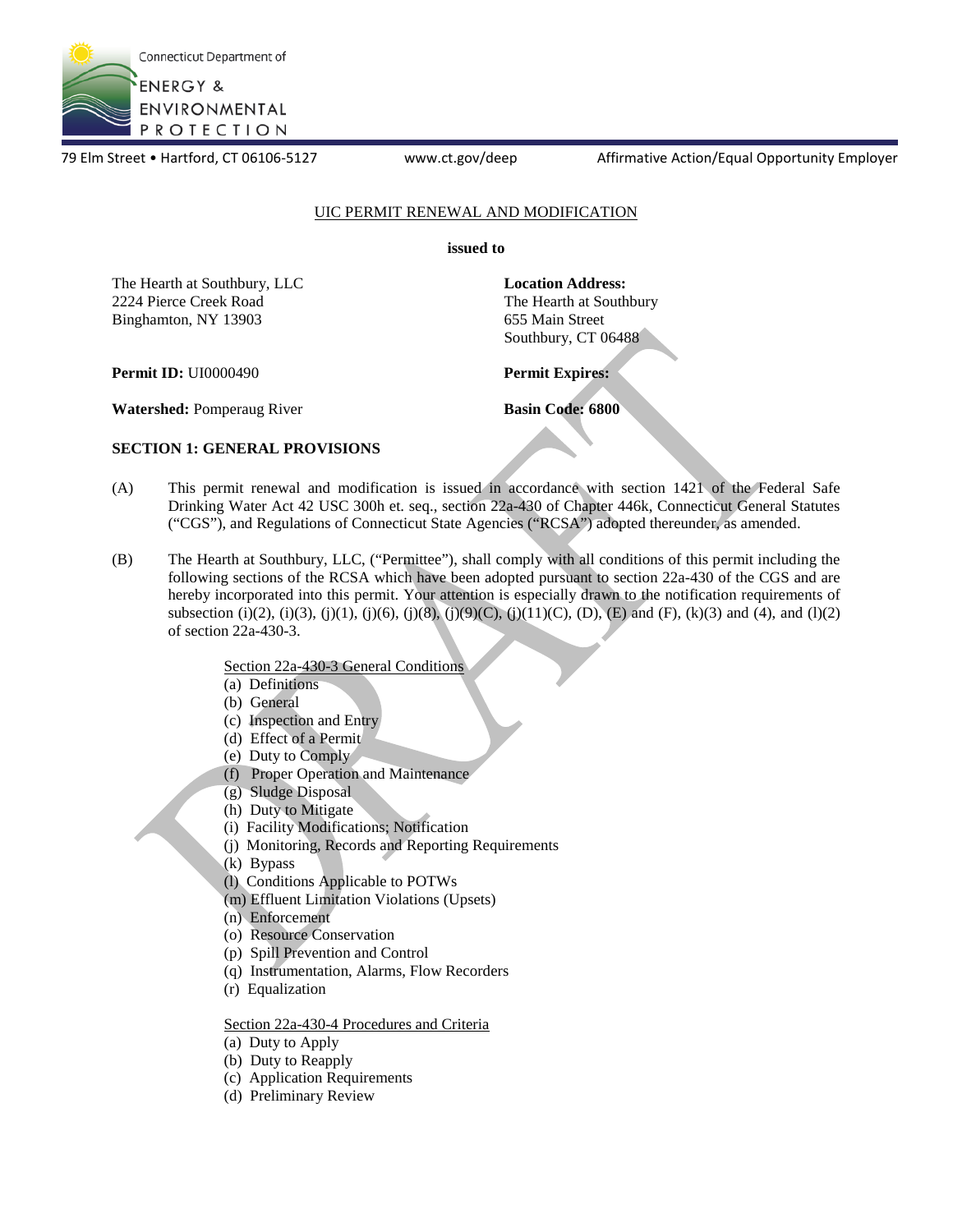- <span id="page-1-0"></span>(e) Tentative Determination
- (f) Draft Permits, Fact Sheets
- (g) Public Notice, Notice of Hearing
- (h) Public Comments
- (i) Final Determination
- (j) Public Hearings
- (k) Submission of Plans and Specifications. Approval.
- (l) Establishing Effluent Limitations and Conditions
- (m) Case by Case Determinations
- (n) Permit issuance or renewal
- (o) Permit Transfer
- (p) Permit revocation, denial or modification
- (q) Variances
- (r) Secondary Treatment Requirements
- (s) Treatment Requirements for Metals and Cyanide
- (t) Discharges to POTWs Prohibitions
- (C) Violations of any of the terms, conditions, or limitations contained in this permit may subject the Permittee to enforcement action, including but not limited to, seeking penalties, injunctions and/or forfeitures pursuant to applicable sections of the CGS and RCSA.
- (D) Any false statement in any information submitted pursuant to this permit may be punishable as a criminal offense under section 22a-438 or 22a-131a of the CGS or in accordance with section 22a-6, under section 53a-157 of the CGS.
- (E) The Permittee shall comply with Section 22a-416-1 through Section 22a-416-10 of the RCSA concerning operator certification.
- $(F)$  No provision of this permit and no action or inaction by the Commissioner of Energy  $\&$  Environmental Protection ("Commissioner") shall be construed to constitute an assurance by the Commissioner that the actions taken by the Permittee pursuant to this permit will result in compliance or prevent or abate pollution.
- (G) The authorization to discharge under this permit may not be transferred without prior written approval of the Commissioner. To request such approval, the Permittee and proposed transferee shall register such proposed transfer with the Commissioner at least thirty (30) days prior to the transferee becoming legally responsible for creating or maintaining any discharge which is the subject of the permit transfer. Failure, by the transferee, to obtain the Commissioner's approval prior to commencing such discharge(s) may subject the transferee to enforcement action for discharging without a permit pursuant to applicable sections of the CGS and RCSA.
- (H) Nothing in this permit shall relieve the Permittee of other obligations under applicable federal, state and local law.
- (I) An annual fee shall be paid for each year this permit is in effect as set forth in section 22a-430-7 of the RCSA.
- (J) On or before the 10-year anniversary of the date of issuance of this permit, the Permittee shall submit for the Commissioner's review, a comprehensive engineering report prepared by a professional engineer licensed to practice in Connecticut which evaluates the performance and operation of the on-site sewage treatment and disposal system. Such report shall include a detailed summary of the discharge monitoring reports. A physical inspection of the system shall be performed in the presence of Department of Energy and Environmental Protection ("DEEP" or "Department") staff. Prior to conducting the comprehensive review, the Permittee shall contact the Bureau of Materials Management and Compliance Assurance.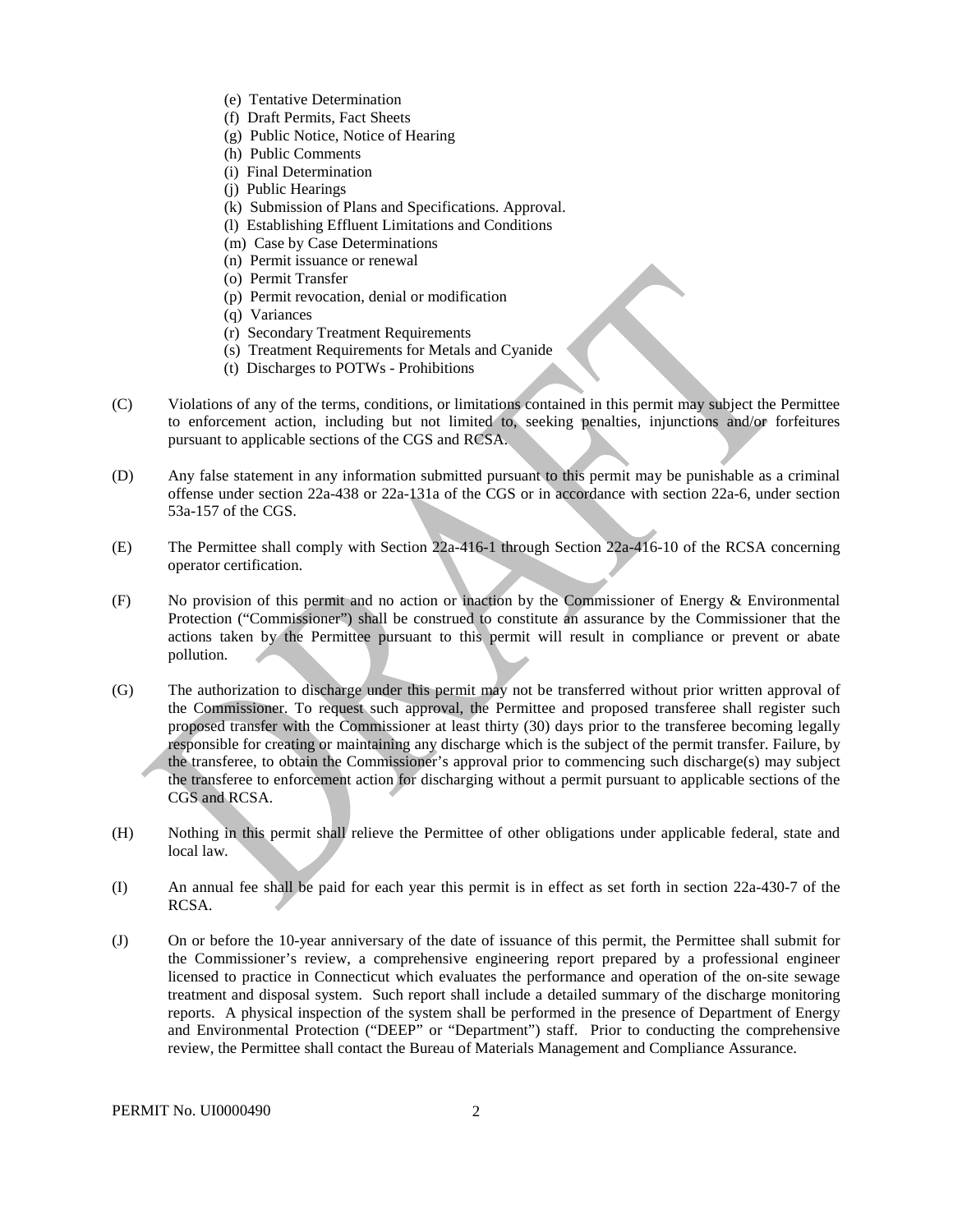### **SECTION 2: DEFINITIONS**

- (A) The definitions of the terms used in this permit shall be the same as the definitions contained in section 22a-423 of the CGS and sections 22a-430-3(a) and 22a-430-6 of the RCSA.
- (B) In addition to the above, the following definitions shall apply to this permit:

 "Annual", in the context of a sampling frequency, shall mean the sample must be taken in the month of February.

"Average Monthly Limit" means the highest allowable average of all grab samples taken during any calendar month.

"Maximum Concentration", in the context of this permit, is defined as the maximum concentration at any time as determined by a grab sample.

"Quarterly", in the context of a sampling frequency, shall mean sampling is required during each calendar quarter ending on the last day of March, June, September and December.

"Three times per year", in the context of a maintenance frequency, shall mean the maintenance must be performed at least three (3) times during the period of May to November.

"Twice per month", when used as a sample frequency, shall mean two samples per calendar month collected no less than twelve (12) days apart.

## **SECTION 3: COMMISSIONER'S DECISION**

- (A) The Commissioner has made a final determination and found that the system installed for the treatment of the discharge will protect the waters of the state from pollution. The Commissioner's decision is based on **Application No. 201101584** for permit reissuance received on March 8, 2011 and the administrative record established in the processing of that application.
- (B) The Commissioner hereby authorizes the Permittee to discharge a maximum flow of ten thousand and eighty (10,080) gallons per day of domestic sewage in accordance with the provisions of this permit, the above referenced application, and all approvals issued by the Commissioner or the Commissioner's authorized agent for the discharges and/or activities authorized by, or associated with, this permit.
- (C) The Commissioner reserves the right to make appropriate revisions to the permit in order to establish any appropriate effluent limitations, schedules of compliance, or other provisions that may be authorized under the Federal Safe Drinking Water Act or the Connecticut General Statutes or regulations adopted thereunder, as amended. The permit as modified or renewed under this paragraph may also contain any other requirements of the Federal Safe Drinking Water Act or Connecticut General Statutes or regulations adopted thereunder, which are then applicable.

#### **SECTION 4: EFFLUENT LIMITATIONS AND MONITORING REQUIREMENTS**

- (A) The use of any sewage system additive as defined in section  $22a-460(g)$  of the CGS is prohibited unless or effectiveness of any sewage system additive. such additive complies with section 22a-461 of the CGS. The Commissioner in no way certifies the safety
- affect the operation of the subsurface sewage treatment and disposal system, or, which may pollute ground (B) Oils, greases, industrial or commercial wastes, toxic chemicals, or other substances that will adversely or surface water, shall not be discharged to the subsurface sewage treatment and disposal system.
- (C) The Permittee shall assure that groundwater affected by the subject discharge shall conform to the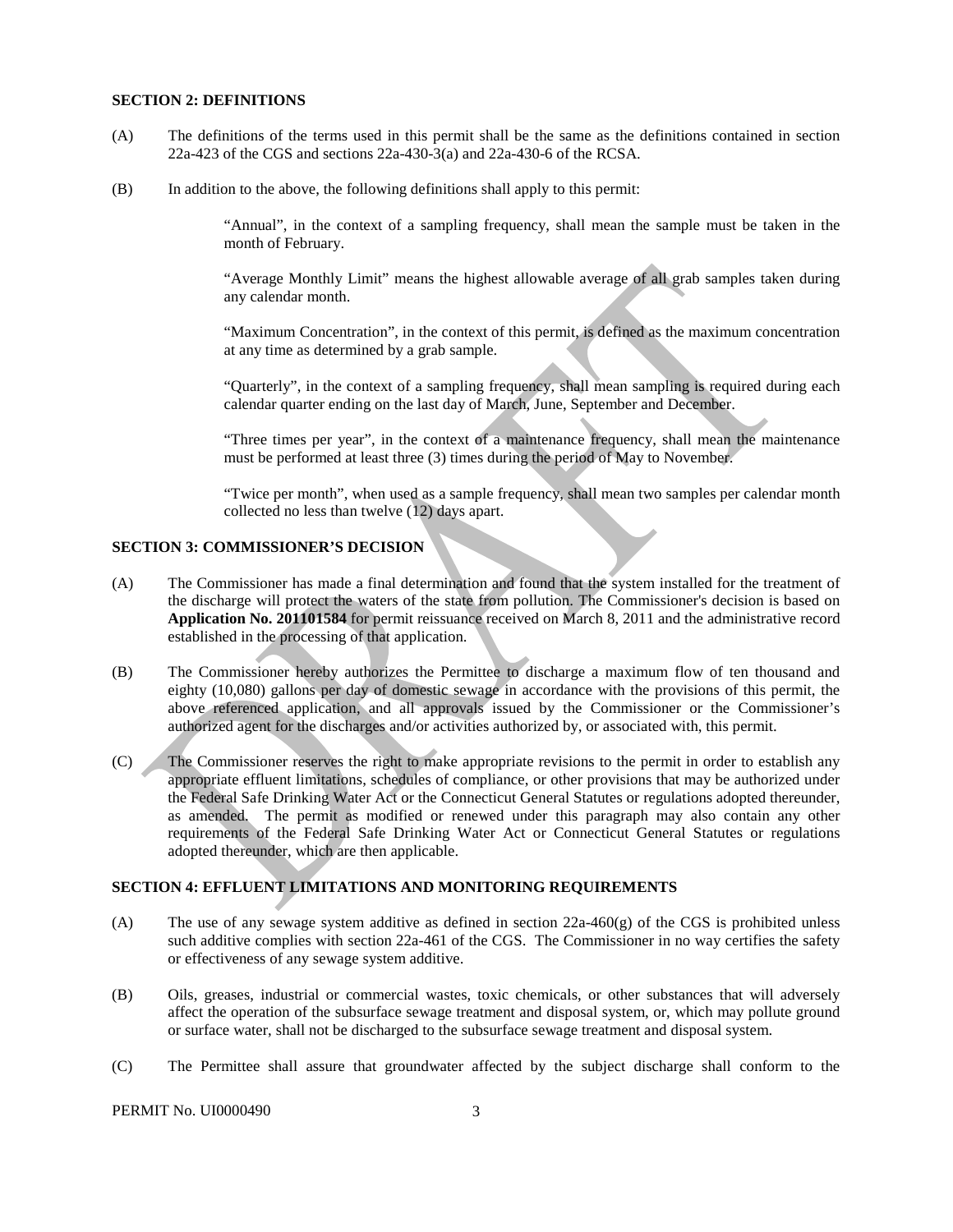Connecticut Water Quality Standards.

- anoxic tanks, chemical feed systems, effluent filters, disinfection systems or any other process equipment of the approved equipment or processes without the written approval of the Commissioner. (D) The Permittee shall operate and maintain all processes as installed in accordance with the approved plans and specifications and as outlined in the associated operation and maintenance manual. This includes but is not limited to all recycle pumping systems, aeration equipment, aeration tank cycling, mixing equipment, necessary for the optimal removal of pollutants. The Permittee shall neither bypass nor fail to operate any
- (E) The discharge shall not exceed and shall otherwise conform to the specific terms and conditions listed in this permit. The discharge is restricted by, and shall be monitored in accordance with the Table(s) A through C, which are incorporated into this permit as Attachment 1.
- (F) The pH of the discharge shall not be less than 6.0 nor greater than 9.0 Standard Units at any time and shall be monitored in accordance with this permit. The Permittee shall report pH values, specifically maximum and minimum, for each day of sample collection.
- (G) The Permittee shall maintain at the facility a record of the total flow for each day of discharge and shall report on the discharge monitoring report the total flow and number of hours of discharge for the day of sample collection and the average daily flow for each sampling month.
- (H) The Permittee shall ensure that recycled water is colored blue at all times.
- (I) All samples shall be comprised of only those wastewaters described in this schedule, therefore, samples shall be taken prior to combination with wastewaters of any other type and after all approved treatment units, if applicable. All samples taken shall be representative of the discharge during standard operating conditions.
- apply to all samples which may be collected and analyzed by the Department of Energy and Environmental (J) In cases where limits and sample type are specified but sampling is not required, the limits specified shall Protection personnel, the Permittee, or other parties.
- (K) The Permittee shall ensure that the wastewater treatment facility is operated by a person with a valid and effective certification in the State of Connecticut, at a minimum, as a facility Class 3 operator pursuant to C.G.S. 22a-416(d) and the regulations adopted thereunder. The Permittee shall ensure that the wastewater treatment facility is operated by such an operator with such qualifications throughout the entire life of the wastewater treatment facility.
- (L) The Permittee shall monitor, inspect and maintain the treatment facilities in accordance with Table D, which is incorporated into this permit as Attachment 2.
- (M) The Permittee shall perform ground water monitoring in accordance with Table E, which is incorporated into this permit as Attachment 3.
- (N) The monitoring and sampling required within this permit is the minimum for reporting purposes only. More frequent monitoring and sampling of the treatment system may be required to operate the facility to obtain acceptable results for the parameters being monitored as required by the Operation and Maintenance Manual approved by the Commissioner.

### **SECTION 5: SAMPLE COLLECTION AND HANDLING, ANALYTICAL TECHNIQUES, AND REPORTING REQUIREMENTS**

(A) Chemical analyses to determine compliance with effluent limits and conditions established in this permit shall be performed using the methods approved by the Environmental Protection Agency pursuant to 40 CFR 136 unless an alternative method has been approved in writing in accordance with 40 CFR 136.4 or as provided in section 22a-430-3(j)(7) of the RCSA. Chemicals which do not have methods of analysis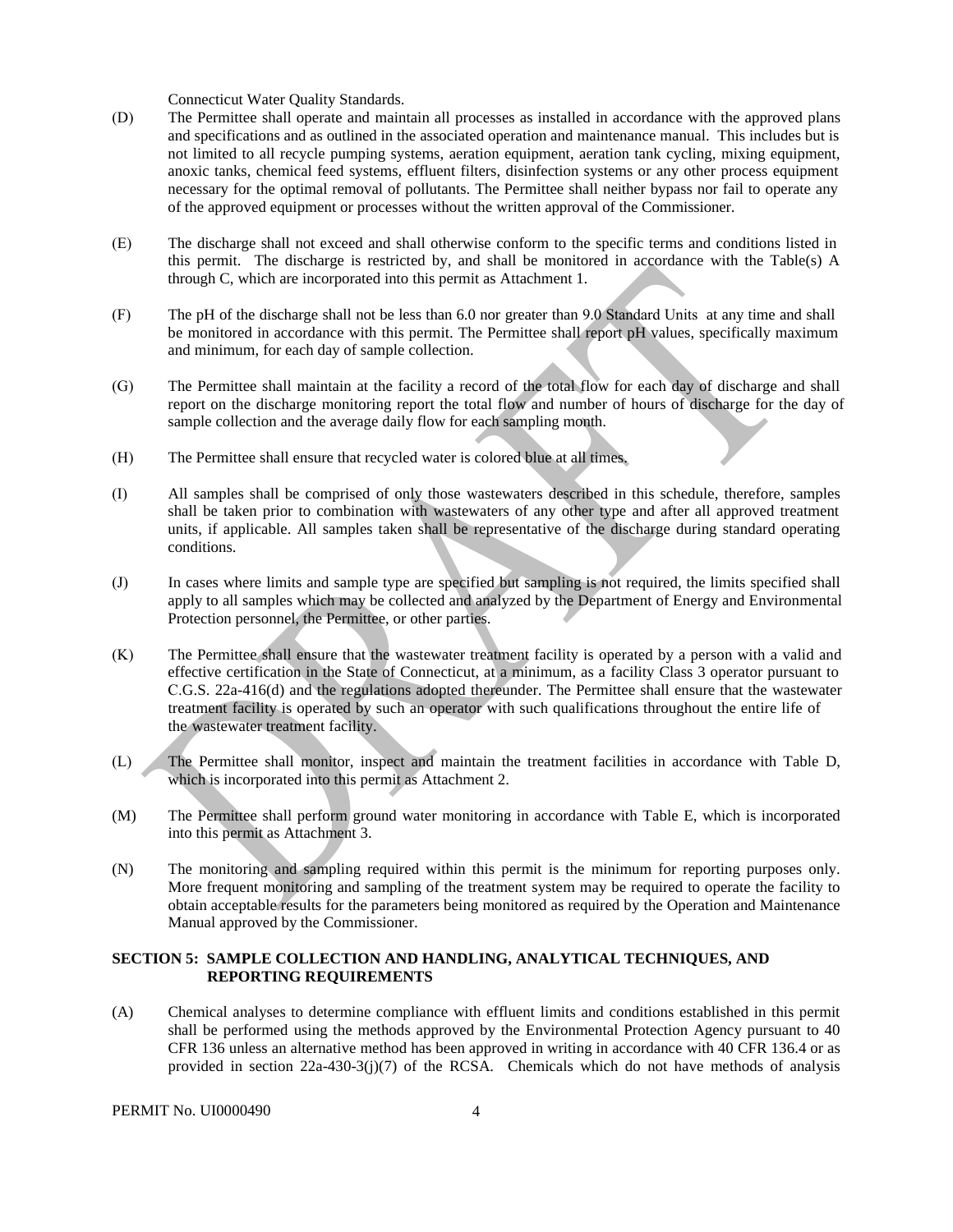defined in 40 CFR 136 shall be analyzed in accordance with methods specified in this permit. All metals analyses identified in this permit shall refer to analyses for Total Recoverable Metal as defined in 40 CFR 136 unless otherwise specified.

- (B) If any sample analysis indicates that an effluent limitation specified in Section 4 of this permit has been exceeded, a second sample of the effluent shall be collected and analyzed for the parameter(s) in question and the results shall be reported to the Commissioner within 30 days of the exceedance. Resampling for a permit violation is in addition to routine required sampling.
- (C) The Permittee shall enter the results of chemical analysis and treatment facilities monitoring and maintenance required by Section 4 on a Discharge Monitoring Report (DMR) provided by this office and shall submit such DMR to the Bureau of Materials Management and Compliance Assurance at the address below. Except for continuous monitoring, any monitoring required more frequently than monthly shall be reported on an attachment to the DMR, and any additional monitoring conducted in accordance with 40 CFR 136 or other methods approved by the Commissioner shall also be included on the DMR, or as an attachment, if necessary. The report shall also include a detailed explanation of each violation of the limitations specified, the corrective actions performed, and a schedule for completing any necessary remaining corrective action. The DMR shall be received at this address by the last day of the month following the month in which the samples are taken.

**Attn: DMR Processing Connecticut Department of Energy and Environmental Protection Bureau of Materials Management and Compliance Assurance Water Permitting and Enforcement Division 79 Elm Street Hartford, CT 06106-5127** 

- (D) If this permit requires monitoring of a discharge on a calendar basis (e.g. Monthly, Quarterly, etc.) but a discharge has not occurred within the frequency of sampling specified in the permit, the Permittee must submit the DMR as scheduled, indicating "NO DISCHARGE". For those permittees whose required monitoring is discharge dependent (e.g. per batch), the minimum reporting frequency is monthly. Therefore, if there is no discharge during a calendar month for a batch discharge, a DMR must be submitted indicating such by the end of the following month.
- (E) NetDMR Reporting Requirements:

Prior to one-hundred and eighty (180) days after the issuance of this permit, the Permittee may report all chemical analysis, monitoring and maintenance data, and other reports to the Department in hard copy form or electronically using NetDMR, a web-based tool that allows Permittees to electronically submit discharge monitoring reports (DMRs) and other required reports through a secure internet connection. Unless otherwise approved in writing by the Commissioner, no later than one-hundred and eighty (180) days after the issuance of this permit the Permittee shall begin reporting electronically using NetDMR. Specific requirements regarding subscription to NetDMR and submittal of data and reports in hard copy form and for submittal using NetDMR are described below:

(a) Submittal of NetDMR Subscriber Agreement:

On or before thirty (30) days after the issuance of this permit, the Permittee and/or the person authorized to sign the Permittee's discharge monitoring reports ("Signatory Authority") as described in RCSA Section 22a-430-3(b)(2) shall contact the Department at [deep.netdmr@ct.gov](mailto:deep.netdmr@ct.gov) and initiate the NetDMR subscription process for electronic submission of Discharge Monitoring Report (DMR) information. Information on NetDMR is available on the Department's website at [www.ct.gov/deep/netdmr.](https://www.ct.gov/deep/netdmr) On or before ninety (90) days after issuance of this permit the Permittee shall submit a signed copy of the *Connecticut DEEP NetDMR Subscriber Agreement* to the Department.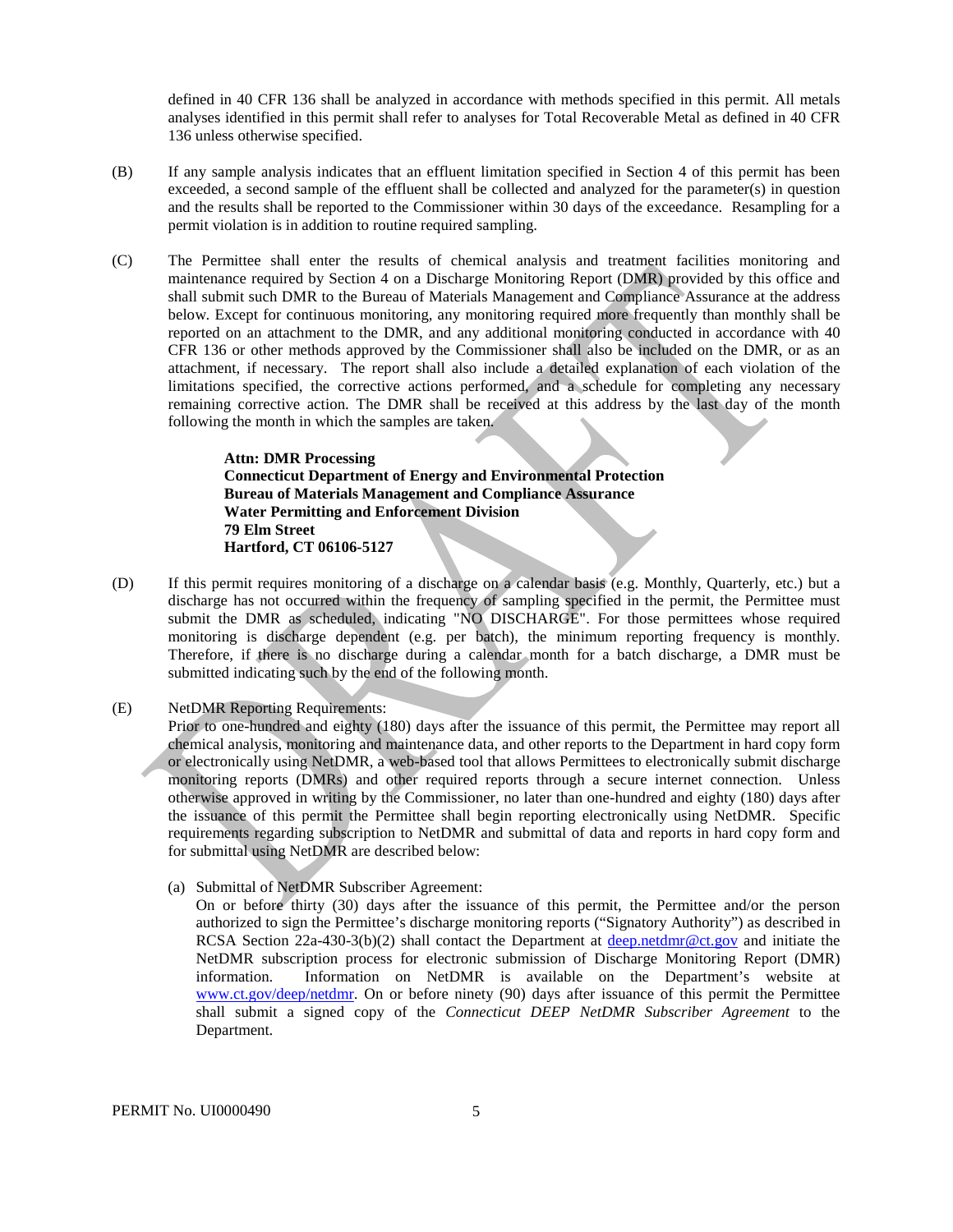### (b) Submittal of Reports Using NetDMR:

Unless otherwise approved by the Commissioner, on or before one-hundred and eighty (180) days after issuance of this permit, the Permittee and/or the Signatory Authority shall electronically submit DMRs and reports required under this permit to the Department using NetDMR in satisfaction of the DMR submission requirement in paragraph (C) of this Section of this permit. DMRs shall be submitted electronically to the Department no later than the last day of the month following the completed reporting period. All reports required under the permit, including any monitoring conducted more frequently than monthly or any additional monitoring conducted in accordance with 40 CFR 136, shall be submitted to the Department as an electronic attachment to the DMR in NetDMR. Once a Permittee begins submitting reports using NetDMR, it will no longer be required to submit hard copies of DMRs or other reports to the Department. The Permittee shall also electronically file any written report of non-compliance described in paragraph (B) of this Section and in the following Section of this Permit as an attachment in NetDMR. NetDMR is accessed from: [https://netdmr.epa.gov/netdmr/public/home.htm.](https://netdmr.epa.gov/netdmr/public/home.htm)

#### (c) Submittal of NetDMR Opt-Out Requests:

If the Permittee is able to demonstrate a reasonable basis, such as technical or administrative infeasibility, that precludes the use of NetDMR for electronically submitting DMRs and reports, the Commissioner may approve the submission of DMRs and other required reports in hard copy form ("opt-out request"). Opt-out requests must be submitted in writing to the Department for written approval on or before fifteen (15) days prior to the date a Permittee would be required under this permit to begin filing DMRs and other reports using NetDMR. This demonstration shall be valid for twelve (12) months from the date of the Department's approval and shall thereupon expire. At such time, DMRs and reports shall be submitted electronically to the Department using NetDMR unless the Permittee submits a renewed opt-out request and such request is approved by the Department.

All opt-out requests and requests for the NetDMR subscriber form should be sent to the following address or by email at [deep.netdmr@ct.gov:](mailto:deep.netdmr@ct.gov)

**Attn: NetDMR Coordinator Connecticut Department of Energy and Environmental Protection Bureau of Materials Management and Compliance Assurance Water Permitting and Enforcement Division 79 Elm Street Hartford, CT 06106-5127** 

(d) Non-Electronic or Hard-Copy Submission:

The results of chemical analysis and treatment facilities monitoring that are not required to be submitted electronically under Section 5 shall be submitted in hard-copy form on a DMR provided by this office. Such DMRs and other reports not required to be submitted electronically shall be reported to the Bureau of Materials Management and Compliance Assurance at the following address.

**Attn: DMR Processing Connecticut Department of Energy & Environmental Protection Bureau of Materials Management and Compliance Assurance Water Permitting and Enforcement Division 79 Elm Street Hartford, CT 06106-5127** 

- (e) Copies of all hard-copy DMRs shall be submitted concurrently to the local Health Department.
- (f) Copies of all hard-copy DMRs shall be submitted concurrently to the local Water Pollution Control Authority (hereinafter "WPCA").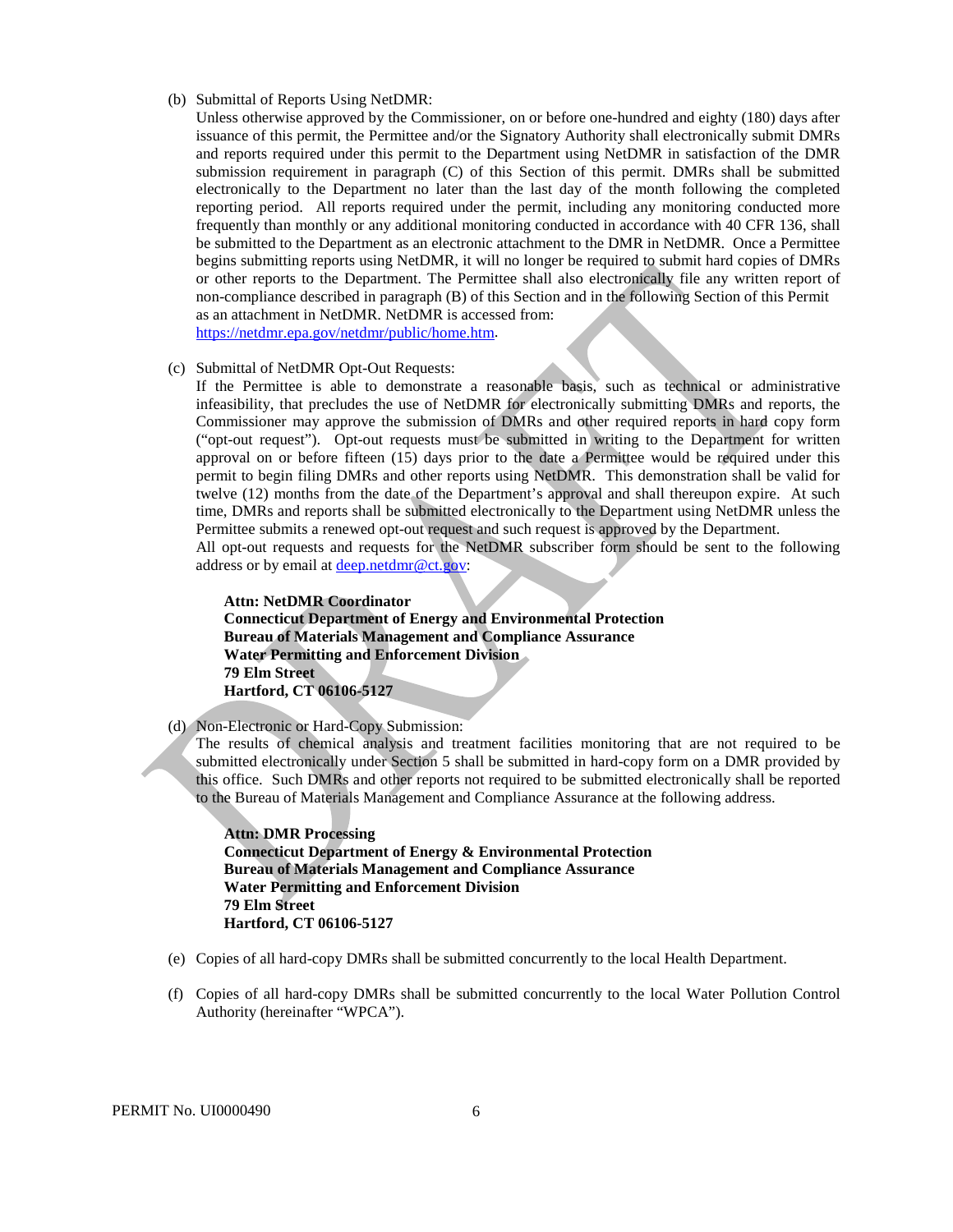#### **SECTION 6: COMPLIANCE SCHEDULE**

- discharge, as reflected in the application and approved plans and specifications for this permit. On or before one (1) month after issuance of this permit, the Permittee shall submit written verification to the Town of Southbury. (A) On or before seven (7) days after issuance of this permit, the Permittee shall record on the land records of the Town of Southbury a document indicating the location of the zone of influence created by the subject Commissioner that the approved document indicating the location of the zone of influence created by the subject discharge as reflected in the application for this permit has been recorded on the land records in the
- (B) On or before seven (7) days after issuance of this permit, the Permittee shall record a copy thereof on the land records in the Town of Southbury. On or before one (1) month after issuance of this permit, the Permittee shall submit written verification to the Commissioner that this permit has been recorded on the land records in the Town of Southbury.
- (C) Every two (2) years, on or before the anniversary date of the issuance of this permit, the Permittee shall submit the results of a detailed permit compliance audit to the Commissioner. Such audits shall be performed within sixty (60) days prior to the anniversary date. The compliance audits shall be performed by a qualified professional engineer licensed to practice in Connecticut with the appropriate education, experience and training that is relevant to the work required.

Each audit shall evaluate compliance with all permit terms and conditions for the preceding two-year period. The evaluation shall review all pertinent records and documents as necessary, including DMRs, laboratory reports, operations and maintenance plans, performance logs/records, equipment specifications, maintenance schedules, engineering drawings, and spare parts inventory.

Each audit report shall include a description of all records and documents used in the evaluation, a summary of compliance with permit terms and conditions, and detailed descriptions of all remedial actions taken or proposed to address each violation or deficiency discovered.

A copy of each audit shall be submitted concurrently to the local WPCA and to the local Health Department.

This permit is hereby issued on

 $\qquad \qquad \qquad \qquad$ 

Robert E. Kaliszewski Deputy Commissioner Department of Energy and Environmental Protection

cc: Local Health Dept. DMR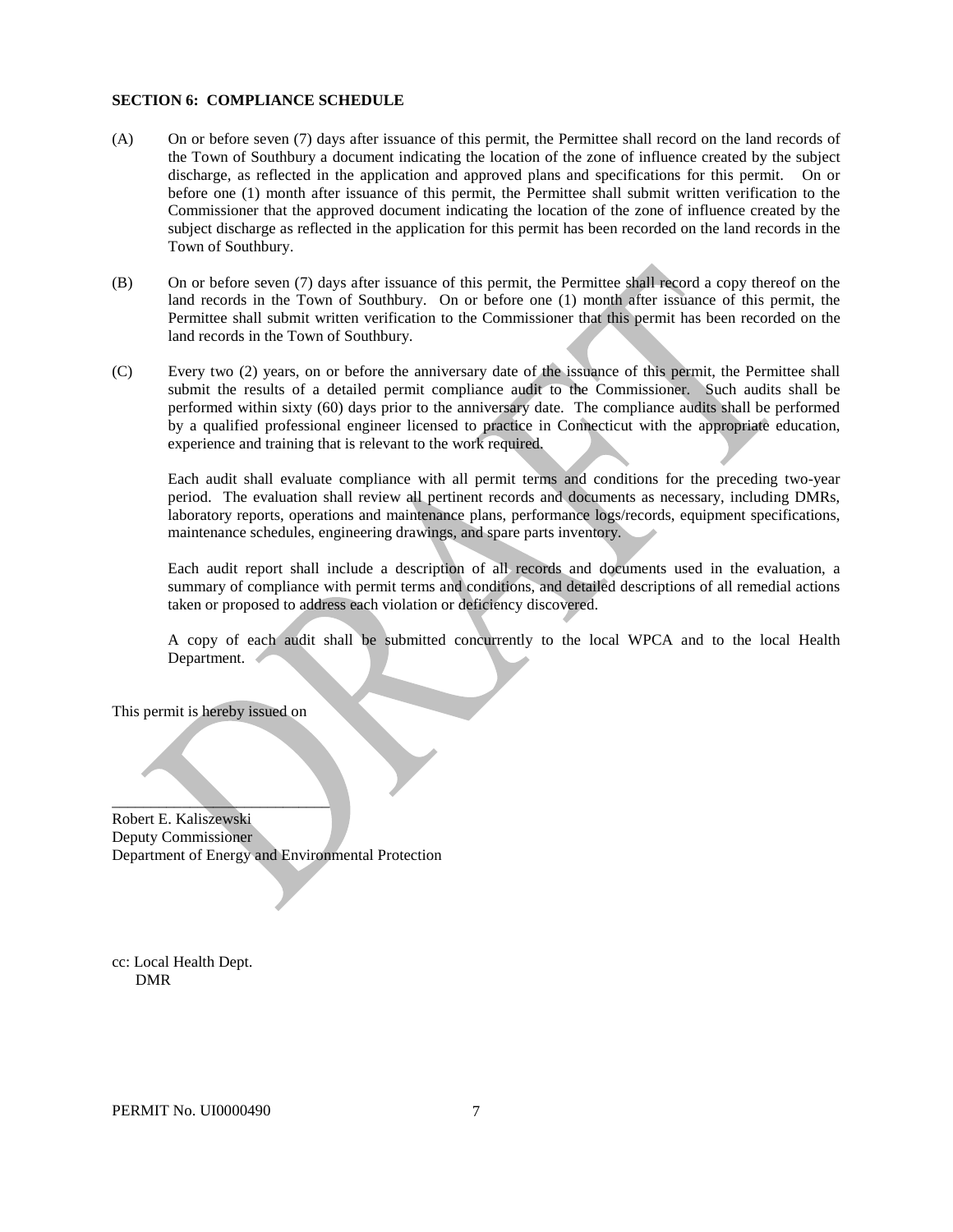ATTACHMENT 1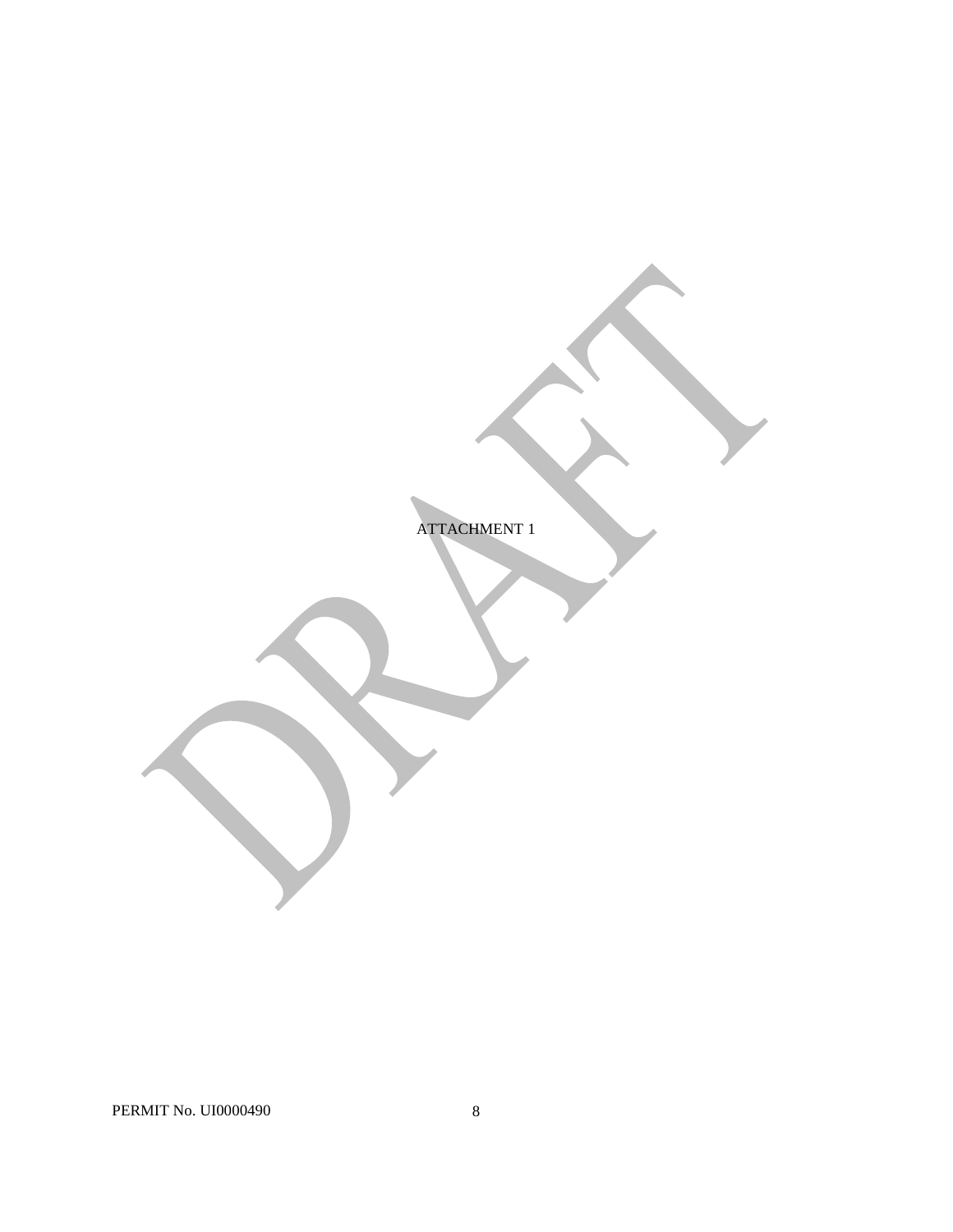| <b>TABLE A</b>                                                   |              |                                    |                        |                                            |  |
|------------------------------------------------------------------|--------------|------------------------------------|------------------------|--------------------------------------------|--|
| Discharge Serial No. 301-2                                       |              |                                    | Monitoring Location: G |                                            |  |
| Wastewater Description: Domestic Sewage Influent to Zenon System |              |                                    |                        |                                            |  |
| Monitoring Location Description: EQ Tank                         |              |                                    |                        |                                            |  |
| Average Daily Flow: 12,667 gallons per day                       |              |                                    |                        | Maximum Daily Flow: 19,000 gallons per day |  |
|                                                                  |              | <b>INSTANTANEOUS MONITORING</b>    |                        |                                            |  |
| Parameter                                                        | <b>Units</b> | Average<br><b>Monthly</b><br>Limit | <b>Sample Type</b>     | <b>Sample Frequency</b>                    |  |
| <b>Biochemical Oxygen Demand</b>                                 | mg/1         |                                    | Grab                   | Twice per month                            |  |
| <b>Total Suspended Solids</b>                                    | mg/1         | ---                                | Grab                   | Twice per month                            |  |
| Total Nitrogen                                                   | mg/1         | ---                                | Grab                   | Twice per month                            |  |
| Ammonia                                                          | mg/1         | ---                                | Grab                   | Twice per month                            |  |
| Nitrate Nitrogen                                                 | mg/l         |                                    | Grab                   | Twice per month                            |  |
| Nitrite Nitrogen                                                 | mg/1         | ---                                | Grab                   | Twice per month                            |  |
| Total Kjeldahl Nitrogen                                          | mg/1         |                                    | Grab                   | Twice per month                            |  |
| Orthophosphate                                                   | mg/1         | ---                                | Grab                   | Twice per month                            |  |
| <b>Total Phosphorus</b>                                          | mg/l         |                                    | Grab                   | Twice per month                            |  |
| pH                                                               | <b>SU</b>    | ---                                | Grab                   | Twice per month                            |  |
| Oils & Grease                                                    | mg/1         | ---                                | Grab                   | Twice per month                            |  |
| <b>ADDITIONAL NOTES:</b>                                         |              |                                    |                        |                                            |  |

1. "---" in the limits column on this monitoring table means a limit is not specified, but monitoring is required and a value must be reported on the DMR.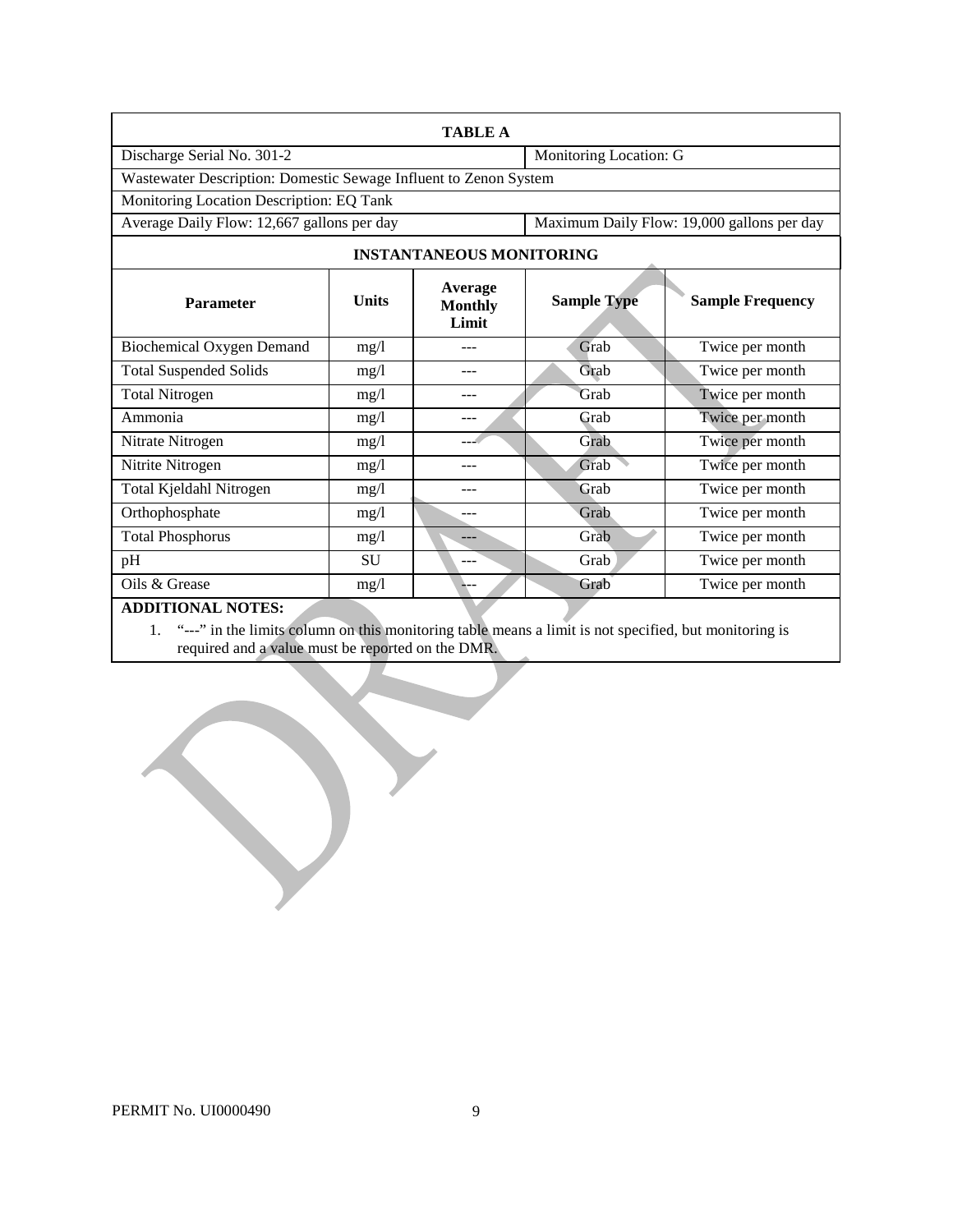| <b>TABLE B</b>                                                                                                                       |                                                                                          |                                    |                    |                         |  |
|--------------------------------------------------------------------------------------------------------------------------------------|------------------------------------------------------------------------------------------|------------------------------------|--------------------|-------------------------|--|
| Monitoring Location: J<br>Discharge Serial No. 301-2                                                                                 |                                                                                          |                                    |                    |                         |  |
| Wastewater Description: Effluent Intermediate Process                                                                                |                                                                                          |                                    |                    |                         |  |
| Monitoring Location Description: Zenon Process Tank                                                                                  |                                                                                          |                                    |                    |                         |  |
|                                                                                                                                      | Average Daily Flow: 12,667 gallons per day<br>Maximum Daily Flow: 19,000 gallons per day |                                    |                    |                         |  |
| <b>INSTANTANEOUS MONITORING</b>                                                                                                      |                                                                                          |                                    |                    |                         |  |
| <b>Parameter</b>                                                                                                                     | <b>Units</b>                                                                             | Average<br><b>Monthly</b><br>Limit | <b>Sample Type</b> | <b>Sample Frequency</b> |  |
| pH                                                                                                                                   | SU                                                                                       |                                    | Grab               | Weekly                  |  |
| Temperature                                                                                                                          | $\rm ^o$ F                                                                               |                                    | Grab               | Weekly                  |  |
| Alkalinity                                                                                                                           | mg/1                                                                                     |                                    | Grab               | Weekly                  |  |
| Turbidity                                                                                                                            | <b>NTU</b>                                                                               |                                    | Grab               | Weekly                  |  |
| <b>ADDITIONAL NOTES:</b><br>1. "---" in the limits column on this monitoring table means a limit is not specified, but monitoring is |                                                                                          |                                    |                    |                         |  |

required and a value must be reported on the DMR.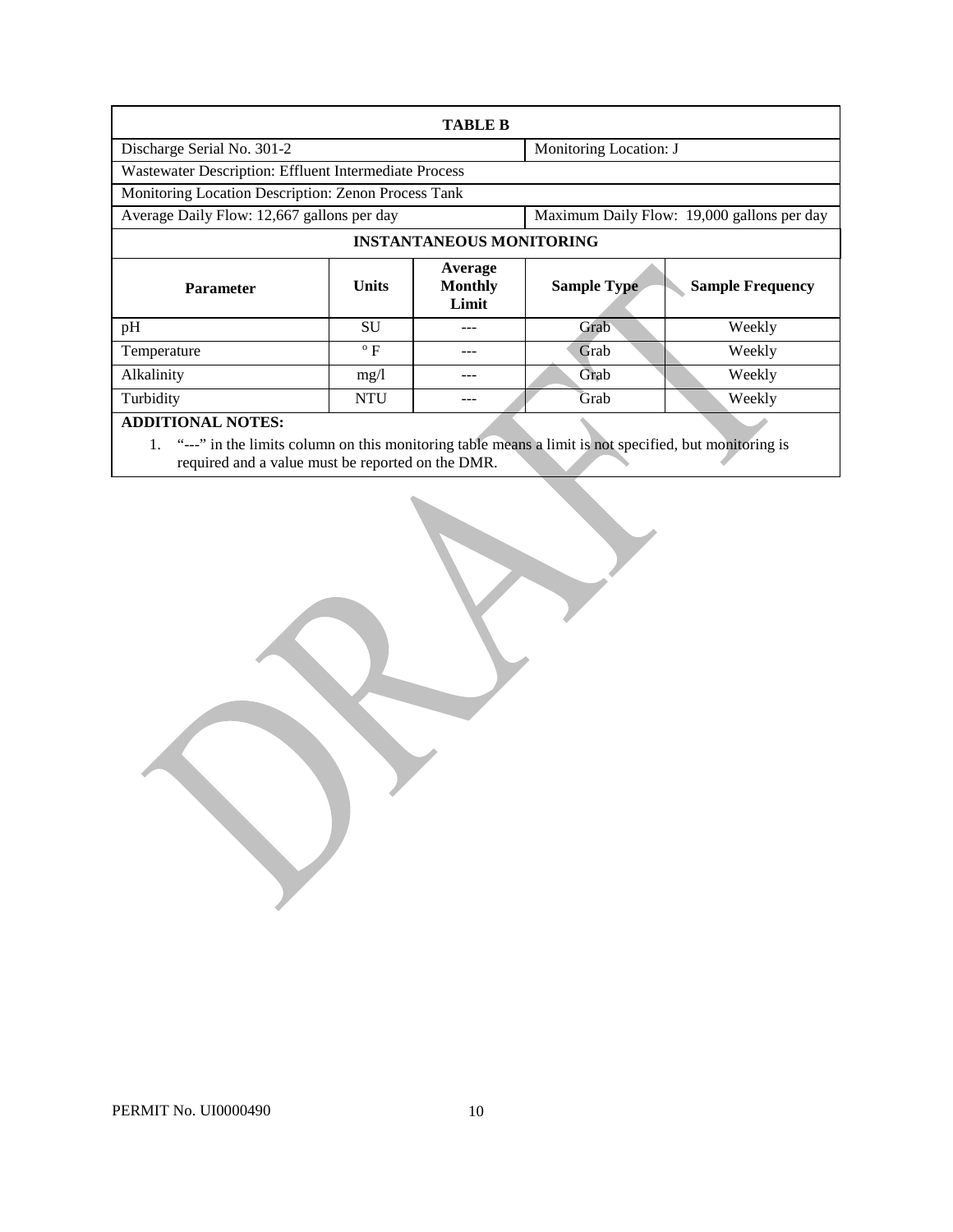| <b>TABLE C</b>                                                                  |              |                                                                                                      |                                        |                              |                         |
|---------------------------------------------------------------------------------|--------------|------------------------------------------------------------------------------------------------------|----------------------------------------|------------------------------|-------------------------|
| Discharge Serial No. 301-2                                                      |              | Monitoring Location: 1                                                                               |                                        |                              |                         |
| Wastewater Description: Pretreated Domestic Sewage Effluent                     |              |                                                                                                      |                                        |                              |                         |
| Monitoring Location Description: Following UV Disinfection (Water Storage Tank) |              |                                                                                                      |                                        |                              |                         |
|                                                                                 |              |                                                                                                      | <b>FLOW/TIME BASED MONITORING</b>      |                              |                         |
| <b>Parameter</b>                                                                | <b>Units</b> | <b>Maximum</b><br>Average<br><b>Daily Flow</b><br><b>Daily Flow</b><br><b>Type</b><br>Limit<br>Limit |                                        | <b>Sample</b>                | <b>Sample Frequency</b> |
| Flow Rate (Average<br>$daily)^1$                                                | gpd          | 12,667                                                                                               | 19,000                                 | Daily<br>flow                | Continuous              |
|                                                                                 |              |                                                                                                      | <b>INSTANTANEOUS MONITORING</b>        |                              |                         |
| <b>Parameter</b>                                                                | <b>Units</b> | Average<br><b>Monthly</b><br>Limit                                                                   | <b>Maximum</b><br><b>Concentration</b> | <b>Sample</b><br><b>Type</b> | <b>Sample Frequency</b> |
| <b>Biochemical Oxygen</b><br>Demand                                             | mg/1         | 20                                                                                                   | 30                                     | Grab                         | Twice per month         |
| <b>Total Suspended Solids</b>                                                   | mg/1         | 20                                                                                                   | 30                                     | Grab                         | Twice per month         |
| <b>Total Nitrogen</b>                                                           | mg/1         | شد                                                                                                   | 10                                     | Grab                         | Twice per month         |
| Ammonia                                                                         | mg/l         | ___                                                                                                  | $---$                                  | Grab                         | Twice per month         |
| Nitrate Nitrogen                                                                | mg/1         |                                                                                                      |                                        | Grab                         | Twice per month         |
| Nitrite Nitrogen                                                                | mg/1         | $---$                                                                                                |                                        | Grab                         | Twice per month         |
| <b>Total Kjeldahl</b><br>Nitrogen                                               | mg/1         |                                                                                                      |                                        | Grab                         | Twice per month         |
| Orthophosphate                                                                  | mg/l         | $---$                                                                                                | $---$                                  | Grab                         | Twice per month         |
| <b>Total Phosphorus</b>                                                         | mg/1         | $ -$                                                                                                 | $-$                                    | Grab                         | Twice per month         |
| pH                                                                              | SU           | $---$                                                                                                | ---                                    | Grab                         | Twice per month         |
| Fecal Coliform or<br>Escherichia coli                                           | col/100ml    | 100                                                                                                  | 200                                    | Grab                         | Weekly                  |
| Methanol                                                                        | mg/1         | $\overline{\phantom{a}}$                                                                             | $---$                                  | Grab                         | Twice per month         |
| Alkalinity                                                                      | mg/1         | '---                                                                                                 | ---                                    | Grab                         | Twice per month         |
| Turbidity                                                                       | <b>NTU</b>   | $---$                                                                                                | ---                                    | Grab                         | Twice per month         |

### **FOOTNOTES:**

 discharge and shall report on the DMR the Average Daily Flow and the Maximum Daily Flow for each month. 1. For this parameter, the Permittee shall maintain at the facility a record of the total flow for each day of

# **ADDITIONAL NOTES:**

1. "---" in the limits column on this monitoring table means a limit is not specified, but monitoring is required and a value must be reported on the DMR.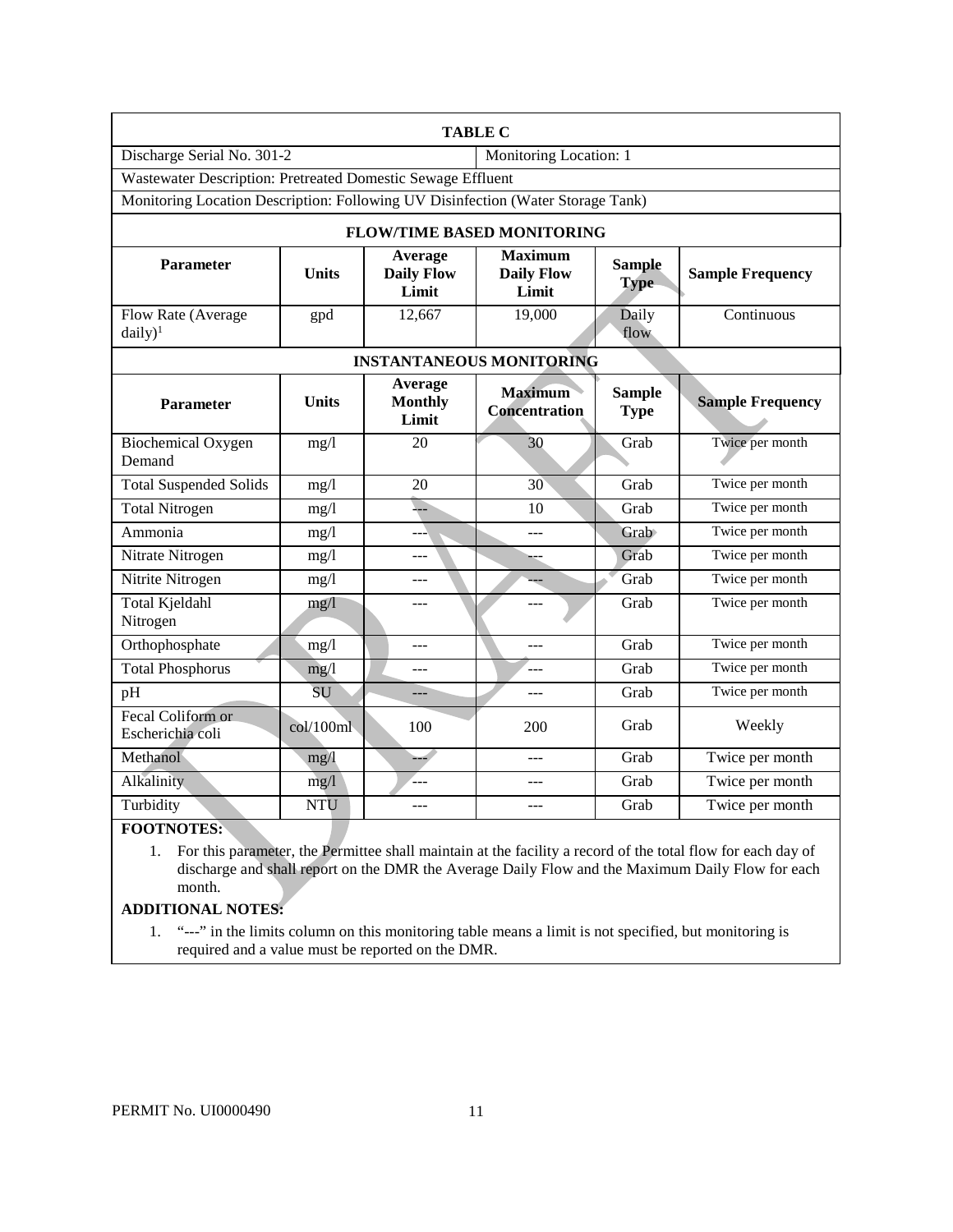ATTACHMENT 2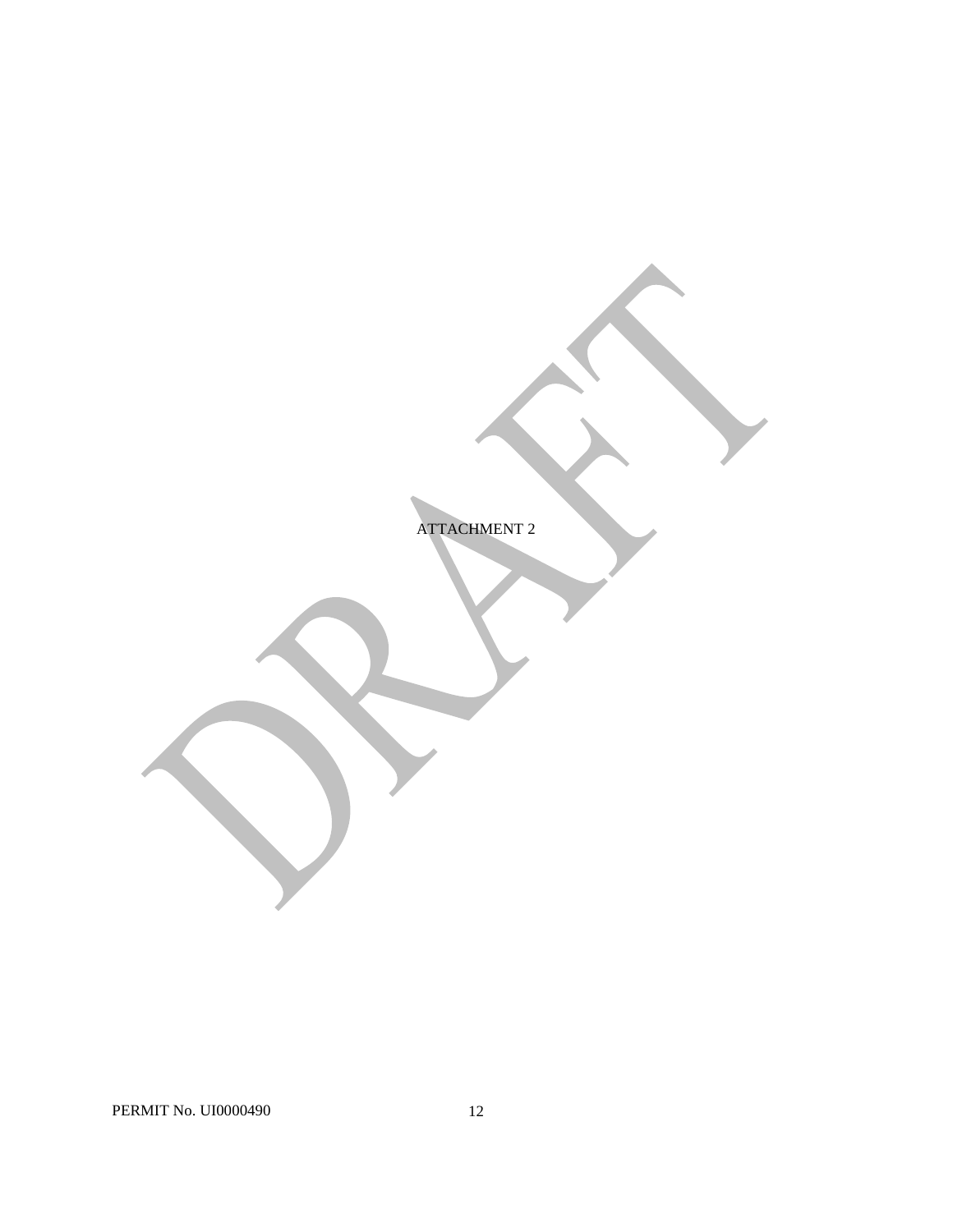| <b>TABLE D</b><br>INSPECTION, MONITORING AND MAINTENANCE REQUIREMENTS                                                                                                                                                                                                                                                                                          |                                                             |                          |  |  |  |
|----------------------------------------------------------------------------------------------------------------------------------------------------------------------------------------------------------------------------------------------------------------------------------------------------------------------------------------------------------------|-------------------------------------------------------------|--------------------------|--|--|--|
| Discharge Serial No.: 301-2                                                                                                                                                                                                                                                                                                                                    |                                                             |                          |  |  |  |
| Monitoring Location: S<br><b>Wastewater Description: Domestic Sewage</b>                                                                                                                                                                                                                                                                                       |                                                             |                          |  |  |  |
| Average Daily Flow: 6,720 gallons per day<br>Maximum Daily Flow: 10,080 gallons per day                                                                                                                                                                                                                                                                        |                                                             |                          |  |  |  |
| <b>Inspection, Monitoring, or Maintenance</b>                                                                                                                                                                                                                                                                                                                  | {This column<br>optional}<br><b>Discharge Serial</b><br>No. | <b>Minimum Frequency</b> |  |  |  |
| Depth of sludge in septic tanks                                                                                                                                                                                                                                                                                                                                |                                                             | During pump-out          |  |  |  |
| Pump out septic tanks                                                                                                                                                                                                                                                                                                                                          |                                                             | Annually                 |  |  |  |
| Pump out grease trap                                                                                                                                                                                                                                                                                                                                           |                                                             | Quarterly                |  |  |  |
| Mechanical inspection of septic tank baffles                                                                                                                                                                                                                                                                                                                   |                                                             | During pump-out          |  |  |  |
| Mechanical inspection of grease trap baffles                                                                                                                                                                                                                                                                                                                   |                                                             | During pump-out          |  |  |  |
| Mechanical inspection of septic tank effluent filter                                                                                                                                                                                                                                                                                                           |                                                             | During pump-out          |  |  |  |
| Clean septic tank effluent filter                                                                                                                                                                                                                                                                                                                              |                                                             | During pump-out          |  |  |  |
| Mechanical inspection of pump station[s]                                                                                                                                                                                                                                                                                                                       |                                                             | Quarterly                |  |  |  |
| Pump out pump chamber[s]                                                                                                                                                                                                                                                                                                                                       |                                                             | Annually                 |  |  |  |
| Pump out equalization tank                                                                                                                                                                                                                                                                                                                                     |                                                             | Annually                 |  |  |  |
| Test run of emergency generator                                                                                                                                                                                                                                                                                                                                |                                                             | Quarterly                |  |  |  |
| Water meter readings of water usage                                                                                                                                                                                                                                                                                                                            |                                                             | Weekly                   |  |  |  |
| Visual inspection of Zenon system                                                                                                                                                                                                                                                                                                                              |                                                             | Monthly                  |  |  |  |
| Mechanical inspection of alarms                                                                                                                                                                                                                                                                                                                                |                                                             | Monthly                  |  |  |  |
| Mechanical inspection of methanol feed system                                                                                                                                                                                                                                                                                                                  |                                                             | Monthly                  |  |  |  |
| Mechanical inspection of alkalinity feed system                                                                                                                                                                                                                                                                                                                |                                                             | Monthly                  |  |  |  |
| Visual inspection of UV-disinfection system                                                                                                                                                                                                                                                                                                                    |                                                             | Monthly                  |  |  |  |
| Clean UV bulbs                                                                                                                                                                                                                                                                                                                                                 |                                                             | Monthly                  |  |  |  |
| Visual inspection of distribution chambers                                                                                                                                                                                                                                                                                                                     |                                                             | Quarterly                |  |  |  |
| Visual inspection of surface condition of leaching<br>Quarterly<br>field(s)                                                                                                                                                                                                                                                                                    |                                                             |                          |  |  |  |
| Depth of ponding in leaching field(s)<br>Quarterly                                                                                                                                                                                                                                                                                                             |                                                             |                          |  |  |  |
| <b>ADDITIONAL NOTES:</b><br>$\mathbf{A}$ $\mathbf{B}$ $\mathbf{A}$ $\mathbf{B}$ $\mathbf{B}$ $\mathbf{A}$ $\mathbf{B}$ $\mathbf{B}$ $\mathbf{B}$ $\mathbf{A}$ $\mathbf{B}$ $\mathbf{B}$ $\mathbf{B}$ $\mathbf{A}$ $\mathbf{B}$ $\mathbf{B}$ $\mathbf{B}$ $\mathbf{B}$ $\mathbf{B}$ $\mathbf{B}$ $\mathbf{B}$ $\mathbf{B}$ $\mathbf{B}$ $\mathbf{B}$ $\mathbf{$ |                                                             |                          |  |  |  |

- 1. All inspection, monitoring, and maintenance required in this table shall be reported annually by the end of each January as an attachment to the December DMR.
- 2. The Pomperaug Health District Sanitarian shall be notified at least one week prior to pumping of septic tanks and grease traps. Verification of all pump outs shall be attached to the monitoring report and a copy of the report shall be sent to the Pomperaug Health District Director of Health.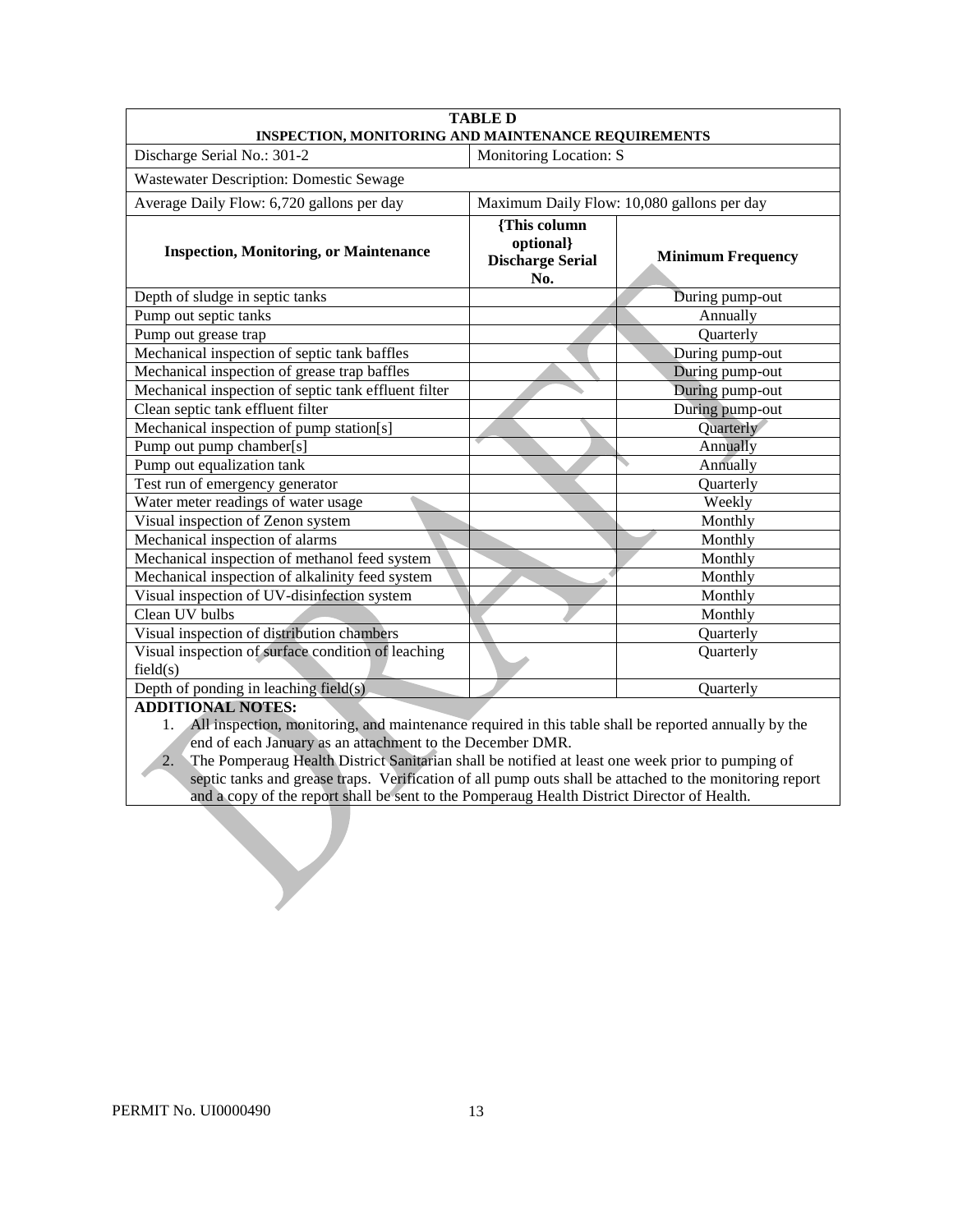ATTACHMENT 3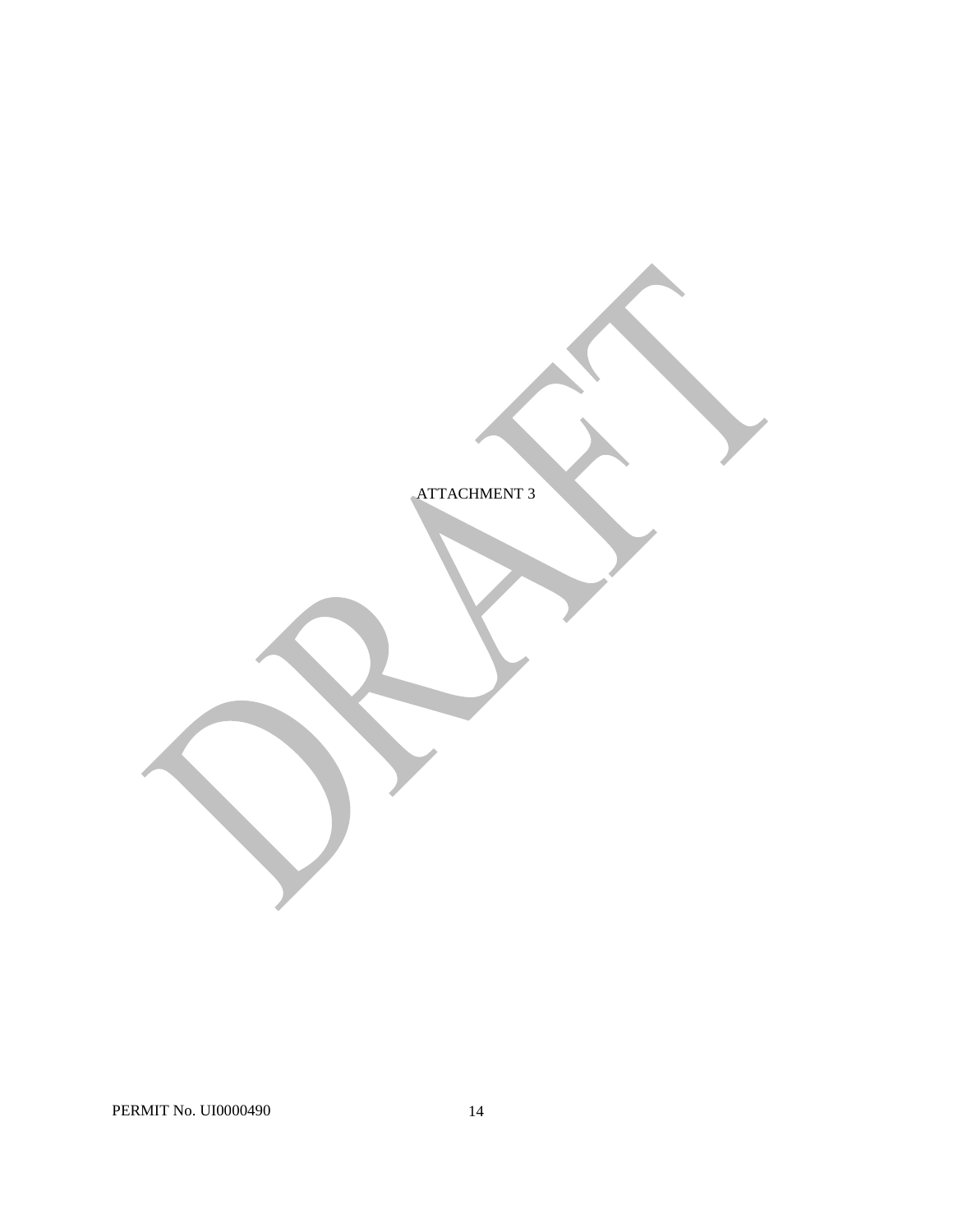| <b>TABLE E</b><br><b>GROUNDWATER MONITORING</b> |                                                     |                                                          |                    |  |
|-------------------------------------------------|-----------------------------------------------------|----------------------------------------------------------|--------------------|--|
| Discharge Serial No. 301-A                      | <b>Monitoring Location: GW</b>                      |                                                          |                    |  |
| <b>Groundwater Monitoring Location No.: MW1</b> | <b>Description:</b> Downgradient monitoring<br>well |                                                          |                    |  |
| <b>Parameter</b>                                | <b>Units</b>                                        | <b>Minimum</b><br><b>Frequency of</b><br><b>Sampling</b> | <b>Sample Type</b> |  |
| <b>Fecal Coliform</b>                           | col/100ml                                           | Quarterly                                                | Grab               |  |
| Groundwater Depth (Standard depth below grade)  | Ft                                                  | Quarterly                                                | Instantaneous      |  |
| Ammonia Nitrogen                                | mg/1                                                | Quarterly                                                | Grab               |  |
| Nitrate Nitrogen                                | mg/1                                                | Quarterly                                                | Grab               |  |
| Nitrite Nitrogen                                | mg/1                                                | Quarterly                                                | Grab               |  |
| Total Kjeldahl Nitrogen                         | mg/1                                                | Quarterly                                                | Grab               |  |
| <b>Total Nitrogen</b>                           | mg/1                                                | Quarterly                                                | Grab               |  |
| pH                                              | S.U.                                                | Quarterly                                                | Instantaneous      |  |
| <b>Total Dissolved Phosphorous</b>              | mg/l                                                | <b>Ouarterly</b>                                         | Grab               |  |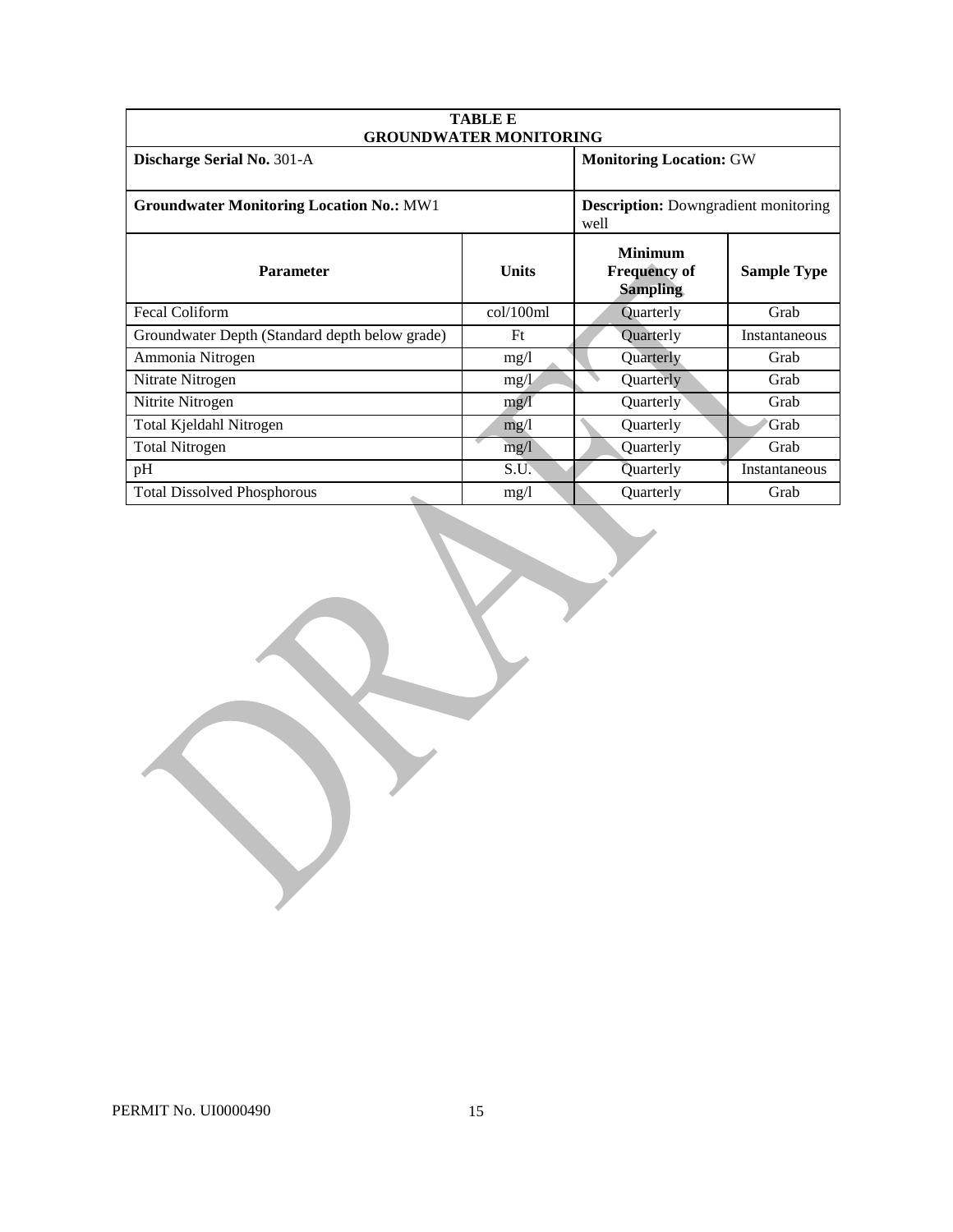# **DATA TRACKING AND TECHNICAL FACT SHEET**

|                                 | <b>APPLICATION No.: 201101584</b>                                          |                 | <b>PERMIT No.: UI0000490</b>                                                                                                                                                                                               |                         |                 |
|---------------------------------|----------------------------------------------------------------------------|-----------------|----------------------------------------------------------------------------------------------------------------------------------------------------------------------------------------------------------------------------|-------------------------|-----------------|
|                                 | <b>DISCHARGER NAME AND ADDRESS</b><br><b>CONTACT PERSON: James Collyer</b> |                 | <b>APPLICANT/PERMITTEE:</b> The Hearth at Southbury, LLC<br>MAILING ADDRESS: 2224 Pierce Creek Road, Binghamton, NY 13903<br><b>LOCATION ADDRESS:</b> The Hearth at Southbury, 655 Main Street South, Southbury, CT, 06488 |                         |                 |
| <b>PERMIT TYPE</b><br>New()     |                                                                            |                 | Reissuance $(X)$ Modification $(X)$                                                                                                                                                                                        | Subsection-e ()         |                 |
| PERMIT DURATION<br>$5$ YEAR ( ) |                                                                            | $10$ YEAR $(X)$ | 30 YEAR ()                                                                                                                                                                                                                 |                         |                 |
| <b>OWNERSHIP CODE</b>           | Private $(X)$ Federal ()                                                   |                 | State () Municipal (town only) ()                                                                                                                                                                                          |                         | Other public () |
| Point $()$                      | <b>DISCHARGE CATEGORIZATION</b><br>Non-point $(X)$                         |                 | $\frac{1}{2}$                                                                                                                                                                                                              |                         |                 |
|                                 | $NPDES()$ Pretreat $(X)$                                                   |                 | Ground Water (UIC) $(X)$                                                                                                                                                                                                   | Ground Water (Other) () |                 |
| Major ()                        | Significant Minor $( )$ Minor $( X )$                                      |                 |                                                                                                                                                                                                                            |                         |                 |
| <b>Total Wells</b>              | <b>UIC PERMIT INFORMATION</b><br>$\frac{1}{2}$                             | Well Type 5W12  |                                                                                                                                                                                                                            |                         |                 |
| . т.                            | <b>DEEP STAFF ENGINEER/ANALYST</b>                                         |                 |                                                                                                                                                                                                                            |                         |                 |

Lauren Jones

# **NATURE OF BUSINESS GENERATING DISCHARGE**

The Hearth at Southbury is a senior living facility.

**PROCESS AND TREATMENT DESCRIPTION (by DSN)** AT(X) RECYLE (X) System ("Zenon System") and an engineered leaching system. The Zenon System consists of aerobic and permitted process capacity of 14,400 gallons per day. Pretreated effluent from the Zenon System is DSN 301-2 represents the discharge from the existing alternative sewage treatment system consisting of a trash trap, grease trap, septic tanks, pump chamber, flow equalization tank, Zenon Wastewater Treatment anoxic biological treatment processes, membrane filtration, and ultraviolet disinfection, and has a current discharged to the engineered leaching system or recycled for use as flush water. The maximum permitted discharge is 10,080 gpd.

 magflow meter and updating the existing electrical controls, which will enable full utilization of the existing capacity within the equalization tank, process tanks and the reuse tank. This proposed capacity increase will not cause an increase in discharge to the leach field; therefore, the permitted discharge The Hearth is proposing to increase the permitted processing capacity of the Zenon System from 14,400 gpd to 19,000 gpd to accommodate peak flows. The facility plans to modify the Zenon System by replacing the existing filter cartridge, adding an additional filter cartridge, installing level sensors, a capacity of the leach field will remain at 10,080 gpd.

 Page 1 of 2 APPLICATION No. 201101584 PERMIT No. UI0000490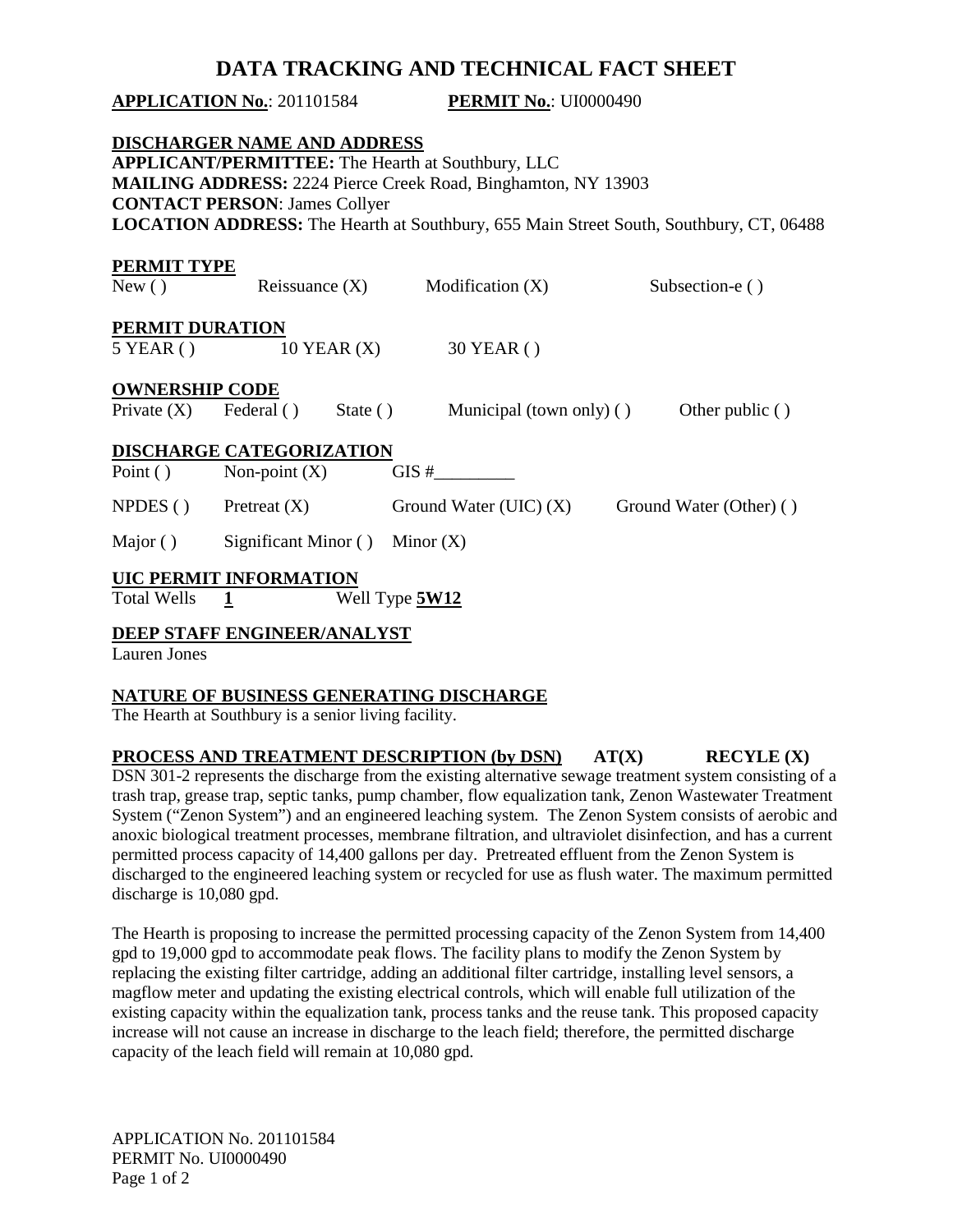# **DATA TRACKING AND TECHNICAL FACT SHEET**

| <b>COMPLIANCE SCHEDULE</b> | YES(X)<br>NO()               |                       |
|----------------------------|------------------------------|-----------------------|
| Pollution Prevention ()    | Treatment Requirement ()     | Water Conservation () |
| Permit Steps ()            | Water Quality Requirement () | Remediation ()        |

Audit Language  $(X)$  Other  $(X)$ 

# **RESOURCES USED TO DRAFT PERMIT**

- \_\_ Federal Effluent Limitation Guideline 40CFR name of category Performance Standards
- $\overline{\phantom{0}}$ Federal Development Document name of category
- l Treatability Manual
- X Department File Information
- $\underline{X}$  Connecticut Water Quality Standards
- $\overline{\phantom{0}}$ Anti-degradation Policy
- l Coastal Management Consistency Review Form
- l Other – Explain

# **BASIS FOR LIMITATIONS, STANDARDS OR CONDITIONS**

- X Best Judgement (See Other Comments)
- $X_{\mathcal{I}}$ Case by Case Determination (See Other Comments)

# **OTHER COMMENTS**

 The treatment plant is required to meet limits on BOD, TSS, total nitrogen and bacteria prior to being compliance audits to evaluate compliance with all permit terms and conditions. reused as flush water or discharged to the leachfield. The proposed permit will require biennial

 This application was first public noticed for proposed issuance in the Danbury News Times on January 12, 2012. However, DEEP subsequently became aware that the facility began exceeding its permitted process flow limit for the Zenon System and that system modifications would be needed in order to reissue the permit. The facility has now proposed modifications to the Zenon System that will increase the processing capacity of the system from 14,400 gpd to 19,000 gpd, which will resolve the historic exceedances of the permitted flow.

# **PERMIT FEES**

Discharge Code 312000a

Representing DSN  $301-2$  Annual Fee \$1,110

# **PROJECT HISTORY**

Application received on March 8, 2011 Notice of Sufficiency signed May 13, 2011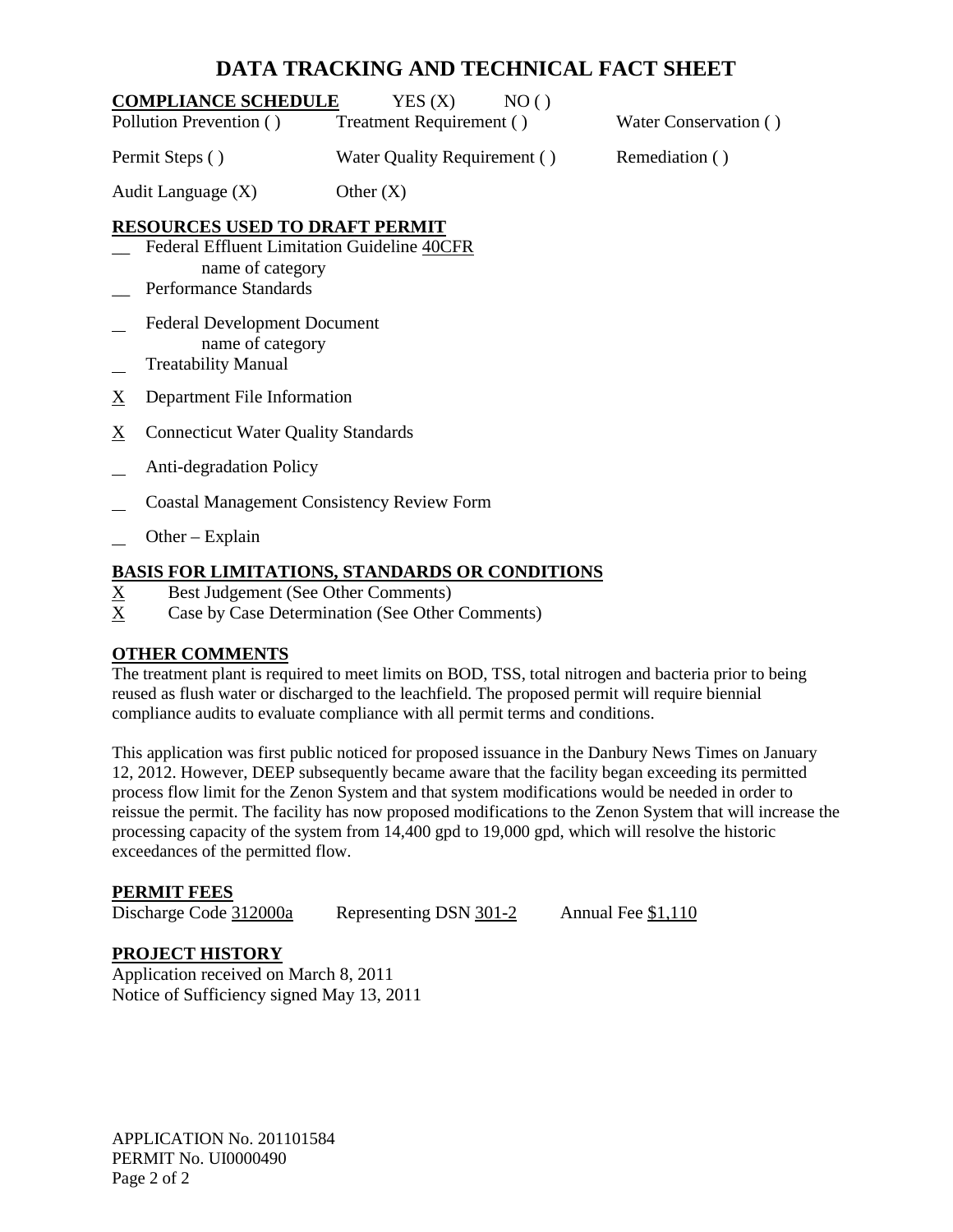# **DATA TRACKING AND TECHNICAL FACT SHEET**

 Tentative Determination signed \*\*\*\*\*\*\*\*, published \*\*\*\*\*\*\*\* . Final Determination signed \*\*\*\*\*\*.

 [Page 1 of 2](#page-1-0) APPLICATION No. 201101584 PERMIT No. UI0000490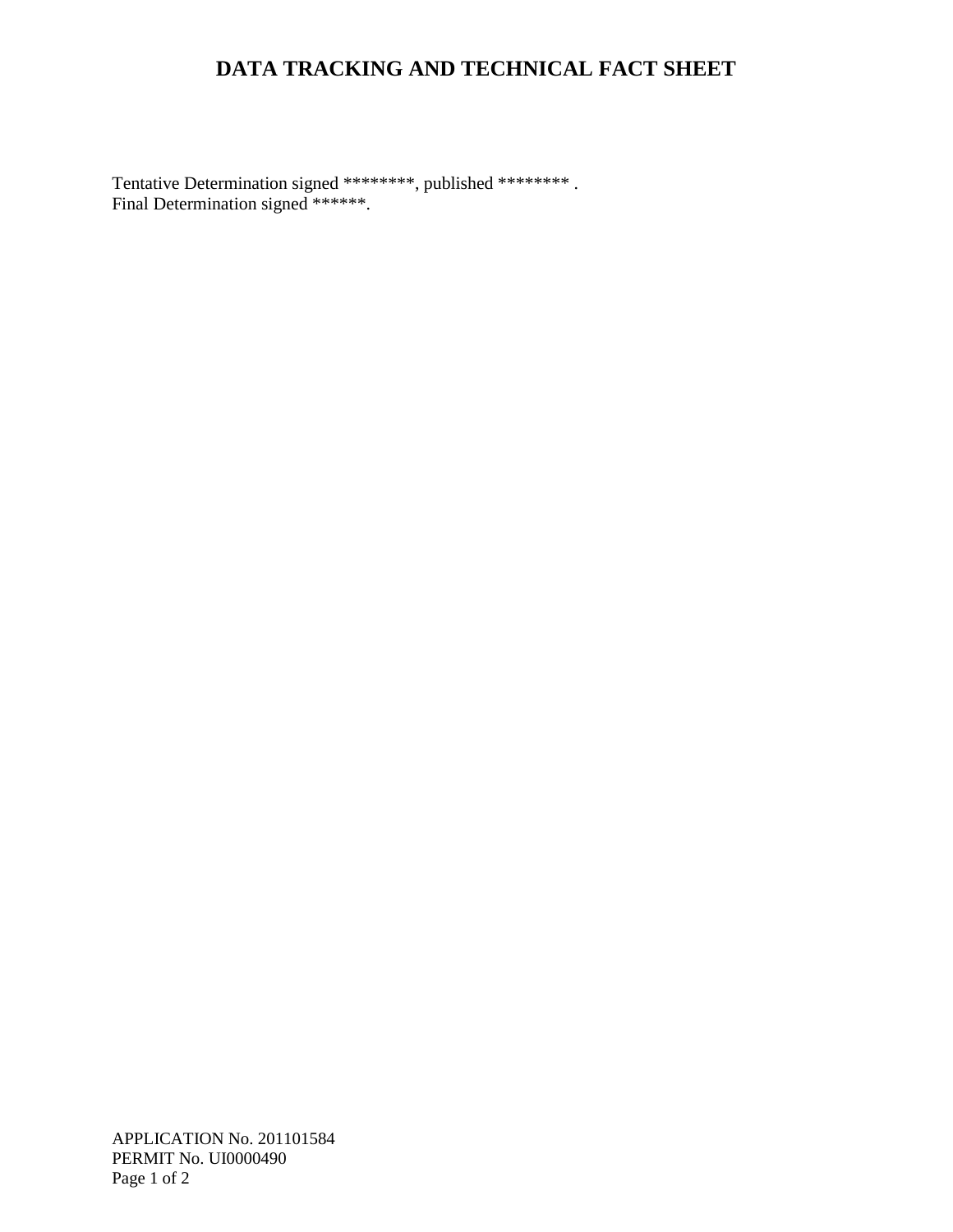

79 Elm Street • Hartford, CT 06106-5127 www.ct.gov/deep Affirmative Action/Equal Opportunity Employer

# **NOTICE OF TENTATIVE DECISION INTENT TO ISSUE A STATE PERMIT AND AN UNDERGROUND INJECTION CONTROL PERMIT FOR THE FOLLOWING DISCHARGE INTO THE WATERS OF THE STATE OF CONNECTICUT**

## **TENTATIVE DECISION**

The Commissioner of Energy and Environmental Protection hereby gives notice of a tentative decision to reissue and modify a permit based on an application submitted by **The Hearth at Southbury, LLC** ("the applicant") under section 22a-430 of the Connecticut General Statutes for a permit to discharge into the waters of the state.

In accordance with applicable federal and state law, the Commissioner has made a tentative decision that continuance ofthe existing system, with proposed modifications that include installing additional pretreatment capacity and electronic controls that will enable full utilization of existing capacity within the equalization tank, process tanks and waster reuse tank, would treat the discharge and protect the waters of the state from pollution, and the Commissioner proposes to issue a permit for the discharge to groundwaters in the Pomperaug River watershed.

The proposed permit, if issued by the Commissioner, will require that all wastewater be treated to meet the applicable effluent limitations, and periodic monitoring to demonstrate that the discharge will not cause pollution.

### **APPLICANT'S PROPOSAL**

The Hearth at Southbury, LLC proposes to continue discharging a maximum of 10,800 gallons per day of wastewaters to the groundwaters in the Pomperaug River watershed from operations at The Hearth of Southbury, a senior living facility. The facility also proposes to increase treatment and storage capacity within the wastewater treatment system to accommodate peak flows of up to 19,000 gallons per day.

The name and mailing address of the permit applicant are: **The Hearth at Southbury, LLC, 2224 Pierce Creek Road, Binghamton, NY 13903.** 

The activity takes place at: **The Hearth at Southbury, 655 Main Street South, Southbury, CT 06488** 

#### **REGULATORY CONDITIONS**

Type of Treatment: The Hearth at Southbury is served by an alternative treatment process consisting of a trash trap, grease trap, septic tanks, pump chamber, flow equalization tank and Zenon Wastewater Treatment System. The Zenon System utilizes aerobic and anoxic biological treatment processes, membrane filtration and ultraviolet disinfection. The treated effluent from the Zenon System is either discharged to an engineered leaching system or recycled for use as flush water.

### **COMMISSIONER'S AUTHORITY**

The Commissioner of Energy and Enviromnental Protection is authorized to approve or deny such permits pursuant to section 22a-430 ofthe Connecticut General Statutes and the Water Discharge Permit Regulations (section 22a-430-3 and 4 ofthe Regulations of Connecticut State Agencies), and section 1421 ofthe Federal Safe Drinking Water Act 42 USC et. seq.

### **INFORMATION REQUESTS**

The application has been assigned the following numbers by the Department of Energy and Environmental Protection. Please use these numbers when corresponding with this office regarding this application.

APPLICATION NO. 201101584 PERMIT ID NO. UI0000490